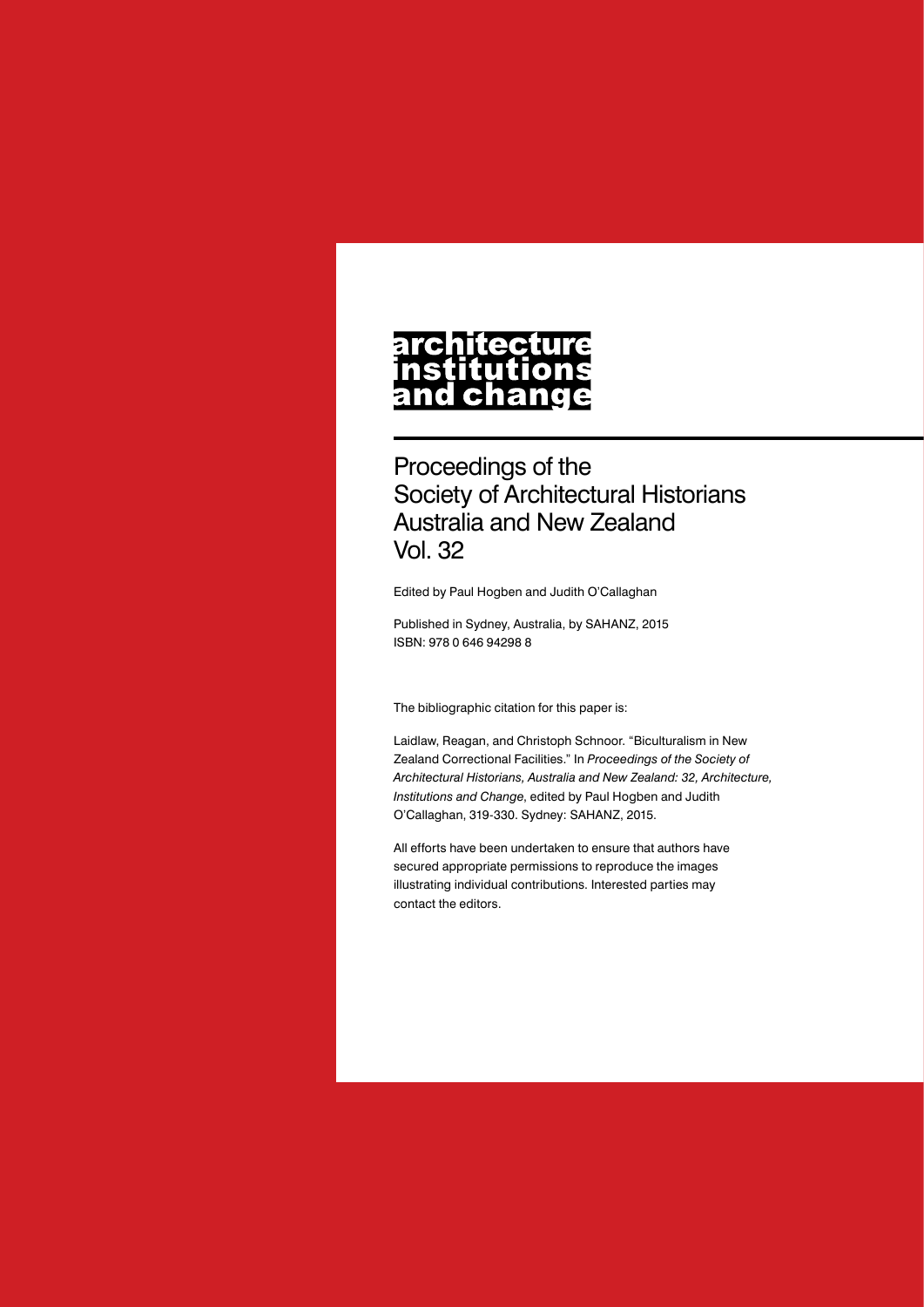**Reagan Laidlaw and Christoph Schnoor**, Unitec Institute of Technology

# Biculturalism in New Zealand Correctional Facilities

*In New Zealand architecture, notions of biculturalism have been addressed in a slowly increasing manner over the past 30 years. But has architecture in New Zealand taken these notions seriously in institutions, such as correctional facilities, as well?*

*The introduction of the term biculturalism was first linked to New Zealand architecture during the 1970s. This was a period where the significance of Māori art and culture*  was becoming apparent in New Zealand. This was due largely in part to the migration *of Māorifrom rural areas to the cities, prior to the 1980s, which also coincided with an overall increase in the Māoripopulation.*

*Some bicultural ideas have been incorporated into New Zealand architecture, and this can be seen through notable examples such as John Scott's Futuna Chapel (1961) and the Māori Battalion Building (1964), however, biculturalism is only recently being seen in institutional architecture around New Zealand. Correctional facilities Ngawha (2005) and Spring Hill Corrections Facility (2007) by Stephenson & Turner have incorporated spatial and design qualities into their designs which are intended to rehabilitate inmates through directly relating to their cultures and beliefs to engage mental, physical and spiritual recovery.*

*This paper suggests that the marae, the traditional Māori meeting house (as one of the few stable remnants of Māori culture over the centuries), has had an effect on the development of bicultural notions in New Zealand prisons. Building on an historical overview of bicultural aspects over the last 150 years, this paper focuses on the recent prison design of Ngawha in Northland in order to trace how notions of biculturalism have been addressed, taking into account the importance of the marae for Māori culture.*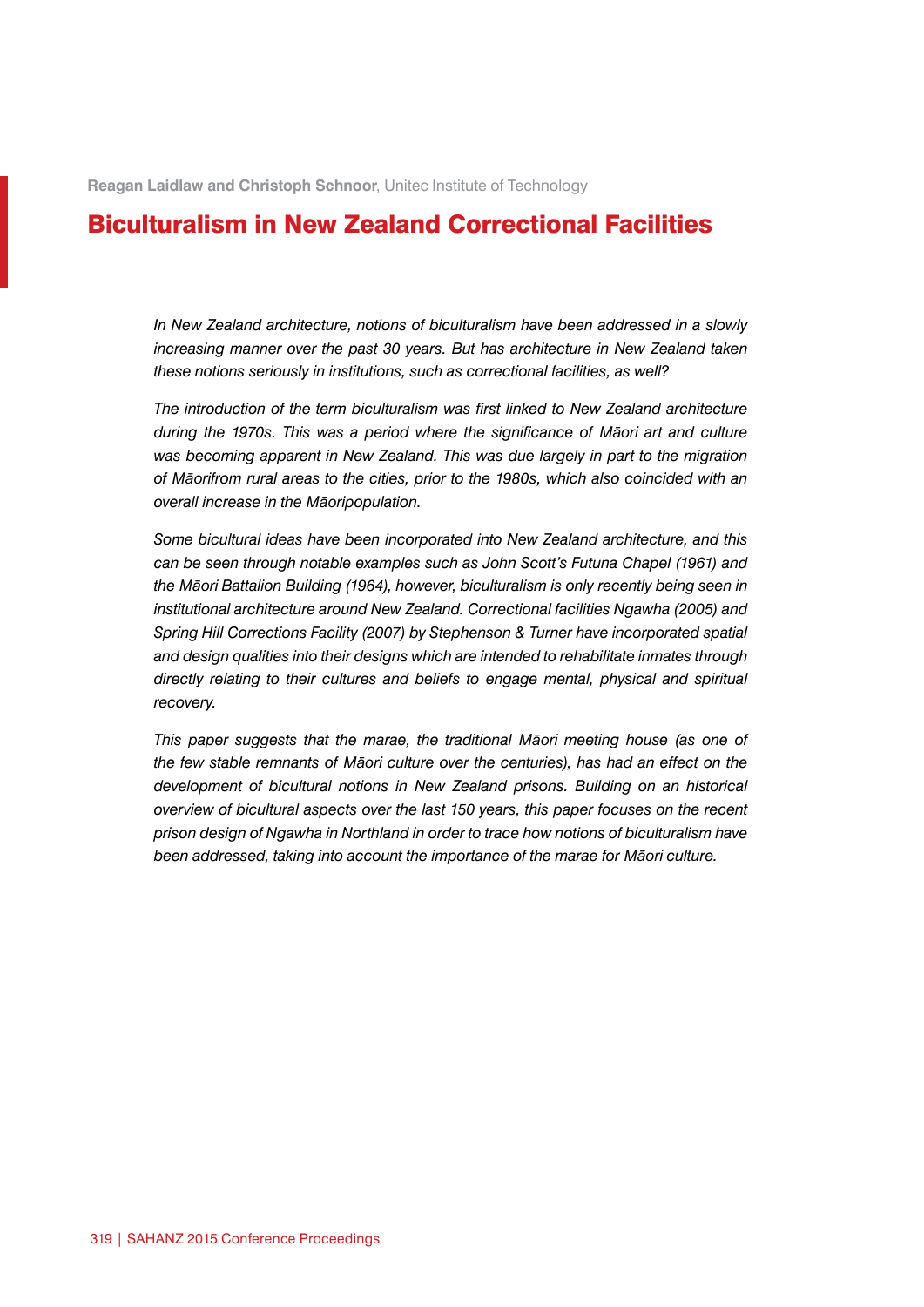

By the time the first European settlers had made their first significant contact in New Zealand in 1769,<sup>1</sup> Māori had already lived here for more than 500 years.<sup>2</sup> Over this time Māori had developed a unique tribal culture based on their own beliefs and customs, known as *tikanga*. Collectivism formed the basis of this social structure; identity and value which was found in family and tribal connectedness, not so much in individual qualities or achievements.<sup>3</sup> The most important aspect of *tikanga* is whakapapa, or genealogy. This is a perceived line of descent from the primordial parents Papatuanuku (Earth Mother) and Ranginui (Skyfather), through their descendants (gods), all the way down to connections between individuals today. This provided Māori with a holistic approach to life, with no separation between the secular and spiritual in their culture, society or institutions.4 The concept of whanaungatanga (kinship) determined how one should act towards relatives and ancestors in order to maximise the welfare of the group.<sup>5</sup> The principle of utu, balance or reciprocity, is a key dynamic in *tikanga* as it is needed to maintain equilibrium not only between all parts of the human world but also of the non-human world. When there was an imbalance in any aspect of life then redress for utu was sought. Social and legal control within *tikanga* was achieved through tapu, which means that a person, place or thing is dedicated to a specific purpose, and is off limits unless certain protocols are followed. This governs what one can and cannot do. Mana is an important concept which represents someone's or something's prestige, authority or reputation. Achievements in life can enhance one's mana, however offences against tapu can detract from it; this can be seen in traditional dispute resolution. In pre-colonial times disputes or offences were resolved between individuals or tribes through a process of restoration. There was no concept of imprisonment in Māori society at this time. Instead the aim was for the restoration of mana through the discussion between parties, offender and victim. Restoration of mana was generally achieved through muru, or compensation, which generally resulted in the dispossession of land or valuables. The overall aim of this method was the mending of relationships (kinship) and restoration of balance (utu). These conflicts were traditionally resolved on the marae, which in pre-colonial times, consisted of an open space in front of the chief's house. With its Polynesian origins, the marae was central to all Māori life and the focal point of every permanently inhabited village. It was the origin of all communal and social activities, where the dead were given farewell, the living were celebrated, children played and the elderly talked. The development of the meeting house as a dominant feature on the marae did not occur until post-colonial contact.

When Europeans arrived in New Zealand they brought their own set of social institutions. Based primarily on an anthropocentric worldview, a strong driver of mid-nineteenth-century society was capitalism. Of particular relevance for this paper is the fragmentation of certain institutions, giving them their own peculiar purpose and standards. This paper will address one such institution, the prison, which can be seen as a manifestation of the state's power, and will briefly sketch its development in New Zealand. This will be set against the concurrent development of the most significant Māori institution, the marae. Thus, the paper addresses how the marae's holistic nature allows it to adapt to the particular context and needs of its people at all times. The paper will address the current problem Māori face, the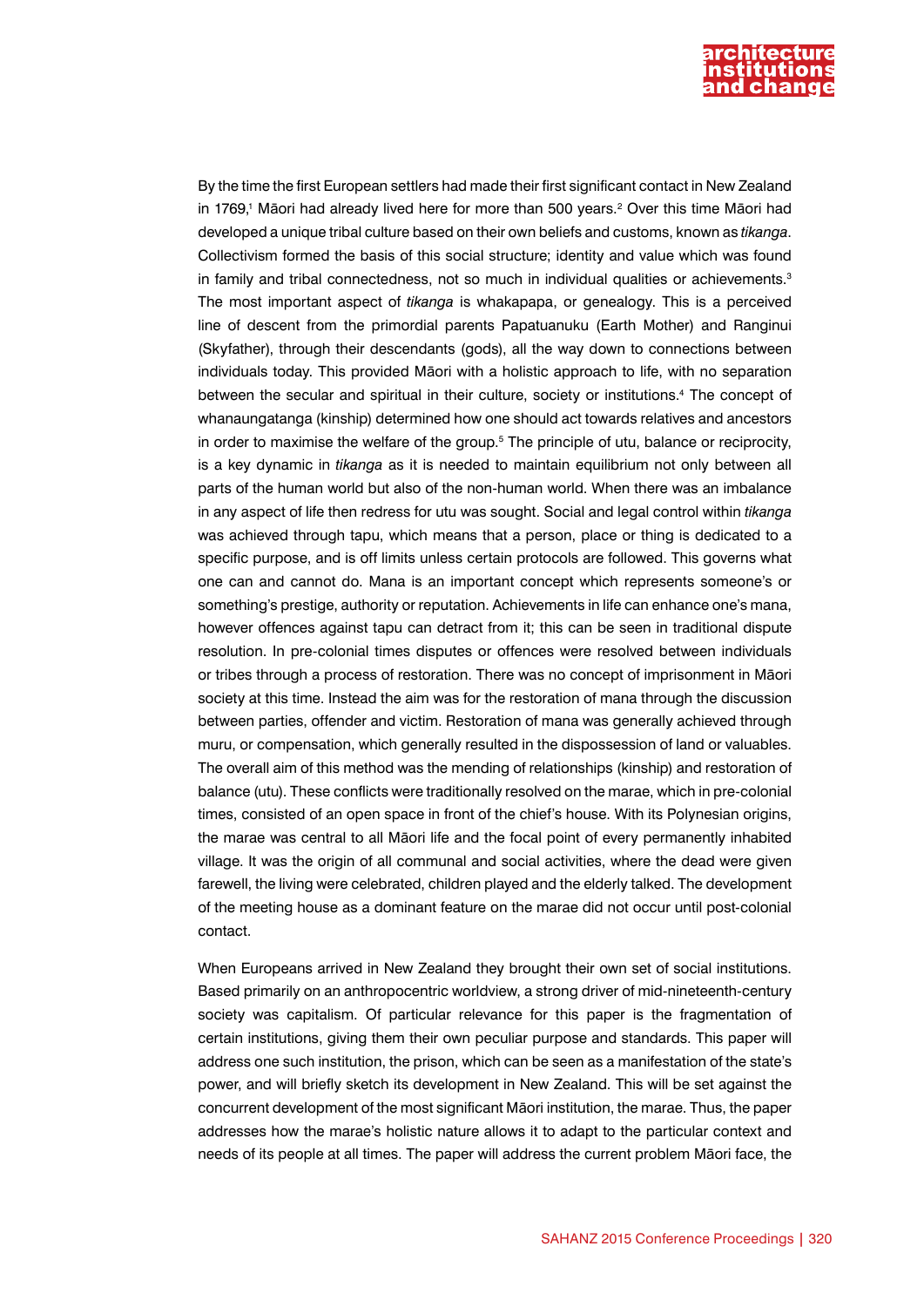disproportionate imprisonment rates, and analyse how the marae's latest adaptation into the opposing institution of a prison is being used to heal its people who are inside.

#### **Early prison development and its effect on the Māori population**

Māori way of life went largely unaffected during the early colonisation of New Zealand by the British, after the initial signing of the Treaty of Waitangi in 1840. In fact during this time, even though the colonial legal process largely ignored *tikanga*, attempts were made to take Māori beliefs into account. This can be seen through the Crown's appointment of a Māori magistrate to oversee the administration of justice in Māori communities, as well as to recognise utu as a penalty for criminal offending.<sup>6</sup> These customs are thought to have been used until the middle of the twentieth century when the urbanisation of Māori, and subsequent interaction with European society for the first time, meant many of these customs were lost to western ways of living.<sup>7</sup>

This acceptance of specific Māori ways of doing things could also be seen in the construction of the first prisons in New Zealand which were set up as early as 1838.<sup>8</sup> The location of these first prisons in Okiato and Kororareka, now known as Russell, as well as additional de facto jails located in Akaroa (near Christchurch), Petone (near Wellington) and Hokianga (west coast of North Island) coincide with port locations where European immigrants first settled, with Russell being named New Zealand's first capital in 1840, after the signing of the treaty of Waitangi. One year later when the capital was shifted down to Auckland an additional lock up was opened there. These jails, like the early houses of Māori,<sup>9</sup> were little more than wood, raupo and toetoe huts which were so insecure that prisoners had to be chained up much of the time so as to prevent them from escaping.<sup>10</sup> The initial acceptance of Māori tikanga and methods of construction by the early colonial settlers however can be seen as a response from them to a new country and culture – no surprise given that with a population of only 2000 at the time, the settlers were significantly outnumbered by Maori.<sup>11</sup>

#### **Significant developments 1860-1960**

European willingness to accept Māori *tikanga* did not last long and over the next century both cultures underwent contrasting social, cultural and economic developments. The initial change in sentiment can be seen as a direct response to the drastically increasing European immigrant population at the time, which by 1858 had surpassed that of the indigenous Māori.<sup>12</sup> This growing population led to the need to acquire new land on which to settle, eventually resulting in the New Zealand land wars. The subsequent pressures of land loss, alienation and social upheaval took their toll on Māori, and created the need for a building in which to debate land disputes and focus identity. This fostered the development of the modern marae which from this point on became central to Māori through providing a focal point for all spiritual, ancestral, chiefly and tribal values.<sup>13</sup> The concurrent development of prisons based on English models was driven by the appointment of New Zealand's first Inspector General of Prisons, Arthur Hume, in 1880. Having worked as Deputy Governor at various English prisons, Hume was a disciplinarian and was immediately given the task of addressing the lawlessness occurring throughout the colony at the time.14 Hume initiated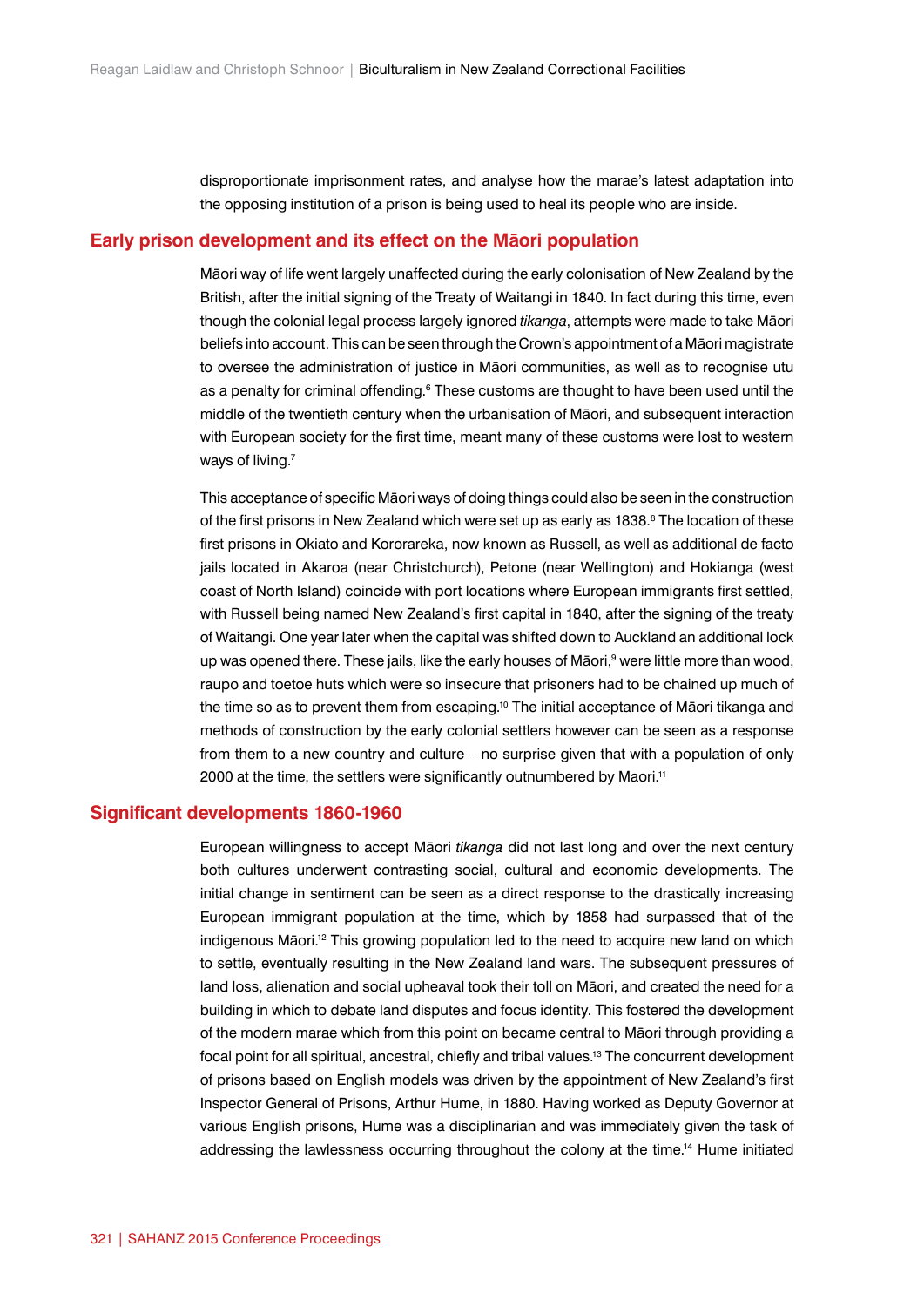

the construction of Mt Eden prison in Auckland and of Mt Cook prison in Wellington in 1882 to replace the current overcrowded jails which, not fit for purpose, had fallen into disrepair. Both prisons clearly reflected the contemporary English prison architecture at the time with wings radiating out from central hubs, being influenced by the 'model prison' (Pentonville, London, 1840). These unmistakably gothic prisons could be seen as a symbol of growing Victorian control over New Zealand.

As a consequence of the New Zealand land wars the British confiscated the majority of the remaining fertile Māori land. Pushed back into the rural areas of New Zealand the Māori population plummeted to 42,00015, largely due to low immunity to newly introduced diseases and a lack of sanitary conditions in the rural areas. The turn of the twentieth century brought about a Māori renaissance as a result of the significant influence of Māori leaders such as Dr Maui Pomare and Dr Peter Buck (rural health reforms, 1900), Te Puea Herangi and Sir Apirana Ngata (Rotorua School of Māori Arts and Crafts School, 1926). During this period of Māori regeneration, prisons underwent a counter-development marked by the retirement of Hume in 1909. The previous system of severe punishment was replaced by a method of correctional training which would instead aim at reforming inmates, dubbed the 'new method' in 1909.16 The solution was seen in open institutions or prison farms. These promoted healthy physical labour in the countryside with the hope that it would reinstate morals and virtue back into the inmates. This short period was followed by a conservative approach in Corrections from 1925 onwards, largely since New Zealand's economy was crippled by the First World War leading to tighter control on prison spending.17 By 1936, the Māori population had spiked to 82,000.18 This was largely due to the introduction of western medicine, improved living conditions in rural areas, and the fact that Māori finally developed immunity to foreign diseases. This population growth meant that Māori could no longer economically support their people off the limited land they had left. This began the major trend of Māori moving to cities in search of work. The dramatic move from rural New Zealand, where they predominantly still lived by Māori *tikanga*, to the cities has resulted in the cultural, spiritual and physical dislocation of Māori.

#### **Marae as a way out**

The architectural response to the cultural dislocation caused by Māori migrating to cities was the introduction of urban marae. Urban marae reintroduced traditional protocols and provided the social and cultural needs with which urban Māori were sorely missing in the cities. The first traditional, kin-based marae was Te Puea marae in Mangere, Auckland. Built in 1965, Te Puea was built on Tainui tribal lands and was a full marae complex, including a carved meeting house, ablution block and dining hall. Even though under the control of Tainui tribes, the funding for the project came from not only Tainui tribal members, but also multiple other Māori organisations throughout Auckland. This pan-tribal cooperation meant that all tribes are entitled to use the marae, as long it is understood it is a Waikato marae.19 The first non-kin based marae was built in 1980 in the West Auckland suburb of Glen Eden. This was built by a non-tribal committee formed out of the large Māori population in West Auckland. John Waititi Memorial Marae was the first of its kind as it represented a marae run by Māori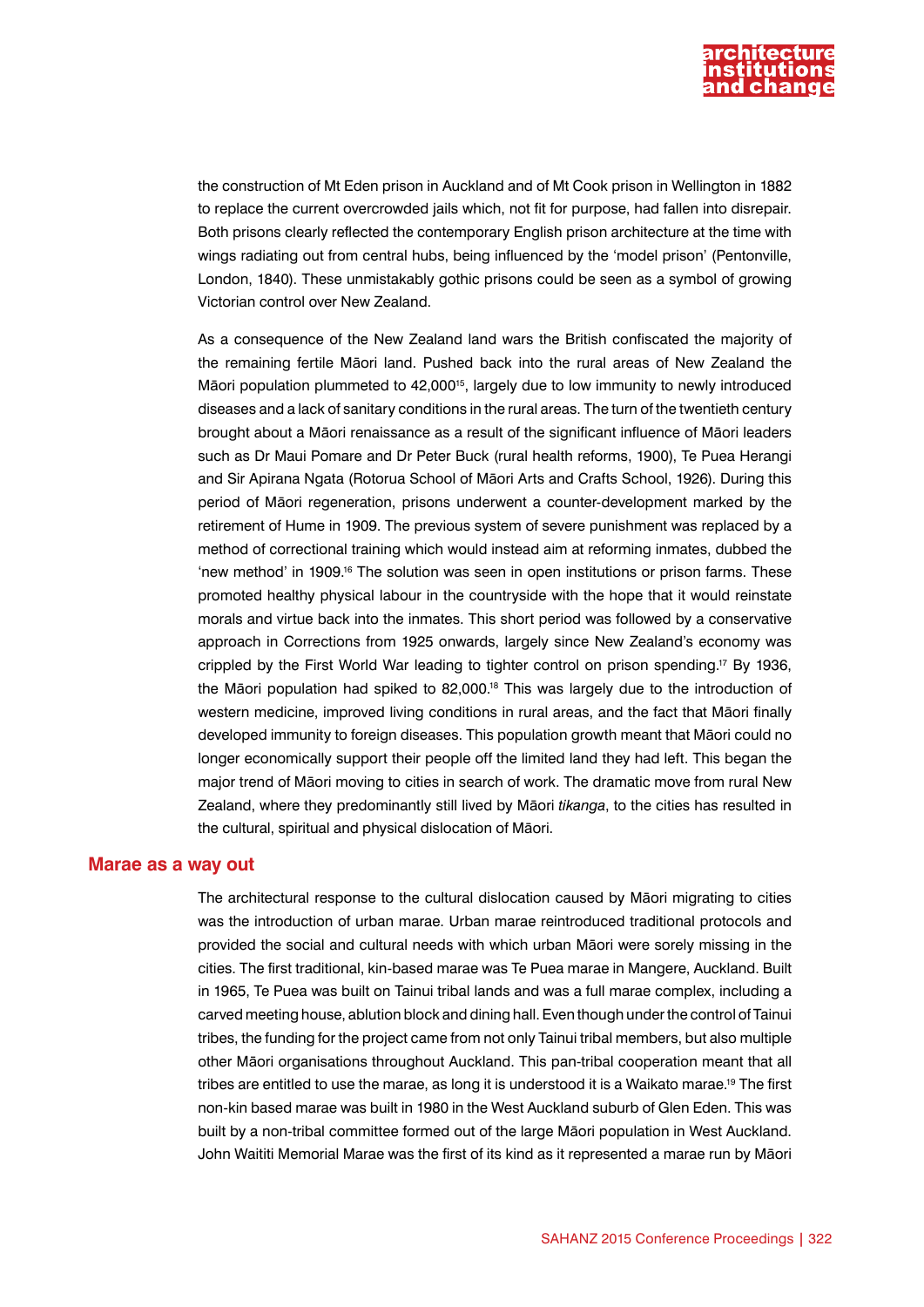for all Māori no matter the tribal affiliation. From the late 1980s onwards marae developed further in the form of tertiary or school marae.<sup>20</sup> Established on campuses of secondary and tertiary institutions, these facilities ranged between made-over pre-fabricated classrooms decorated with carvings, to purpose-built, fully decorated houses with their own courtyards and associated dining and cooking facilities.21 One example of this is Waipapa marae (1988) at Auckland University, designed by Ivan Mercep of Jasmad. The establishment of school marae helped to fulfil the need for the maintenance of culture, assertion of identity and resistance to assimilation.

While this development was positive, the Department of Justice came to realise by the 1960s that New Zealand had a 'Māori Crime Problem'22 which they felt would only increase due to urbanisation. The government had seen the Māori prison population grow from around two percent in the nineteenth century, rising to 4.6 per cent in 1918, then 11 per cent in 1936. During the Second World War, and the resultant urban drift, Māori receptions almost doubled to 21 per cent by 1945 before jumping again to 25 per cent in 1960. Against this development the effectiveness of current and past correctional treatment was coming into question not only in New Zealand, but worldwide. $23$  This happened on the back of multiple failed programmes and treatments which dealt with all inmates with a universal approach, not taking into account their wide diversity in terms of age, criminal experience, intelligence, education, mental stability, vocational training and social background.24 However, from the early 1970s onwards, there was some evidence that Māori cultural needs were being incorporated into correctional practice.25 Cultural groups were started in the hope that reintroducing Māori to tikanga would restore their sense of mana and thus reduce offending.<sup>26</sup> Such a development was the more important as the Māori prison population had now reached 40 per cent of the entire prison population. During the early 1980s prison-related functions such as ceremonies, conferences or prison openings took on a predominantly Māori focus, including marae based protocols.<sup>27</sup> This was taken further with the incorporation of three approaches to counselling and healing. The first approach saw an increased utilisation of traditional healing techniques alongside mainstream services, the second was a bicultural approach which uses a combination of both mainstream services and Māori values and customary practices, and the third was the use of purely Māori centred techniques.<sup>28</sup> These techniques could not have come at a better time as the Māori prison muster had now grown to its current rate of 50 per cent of the overall prison muster. These changes followed a general trend within New Zealand towards a bicultural nation which was due to numerous public protests and political movements as well as to the Treaty of Waitangi Act of 1975.<sup>29</sup> The increasing use of culturally appropriate services continued through the 1990s, first with the introduction of a 'restorative justice' model for juveniles in 1989 which, just like the pre-colonial Māori, focussed on bringing the offender and victim together to confront the consequences of their actions. This was then supplemented by the establishment of five Māori focus groups in current prisons, with the first one opening in 1997 at Mangaroa Prison in Hawkes Bay, and subsequent groups at Rimutaka (1999), New Plymouth (2000); before being moved to Wanganui in 2002, Waikeria Prison (2001) and Tongariro/Rangipo (2002).<sup>30</sup>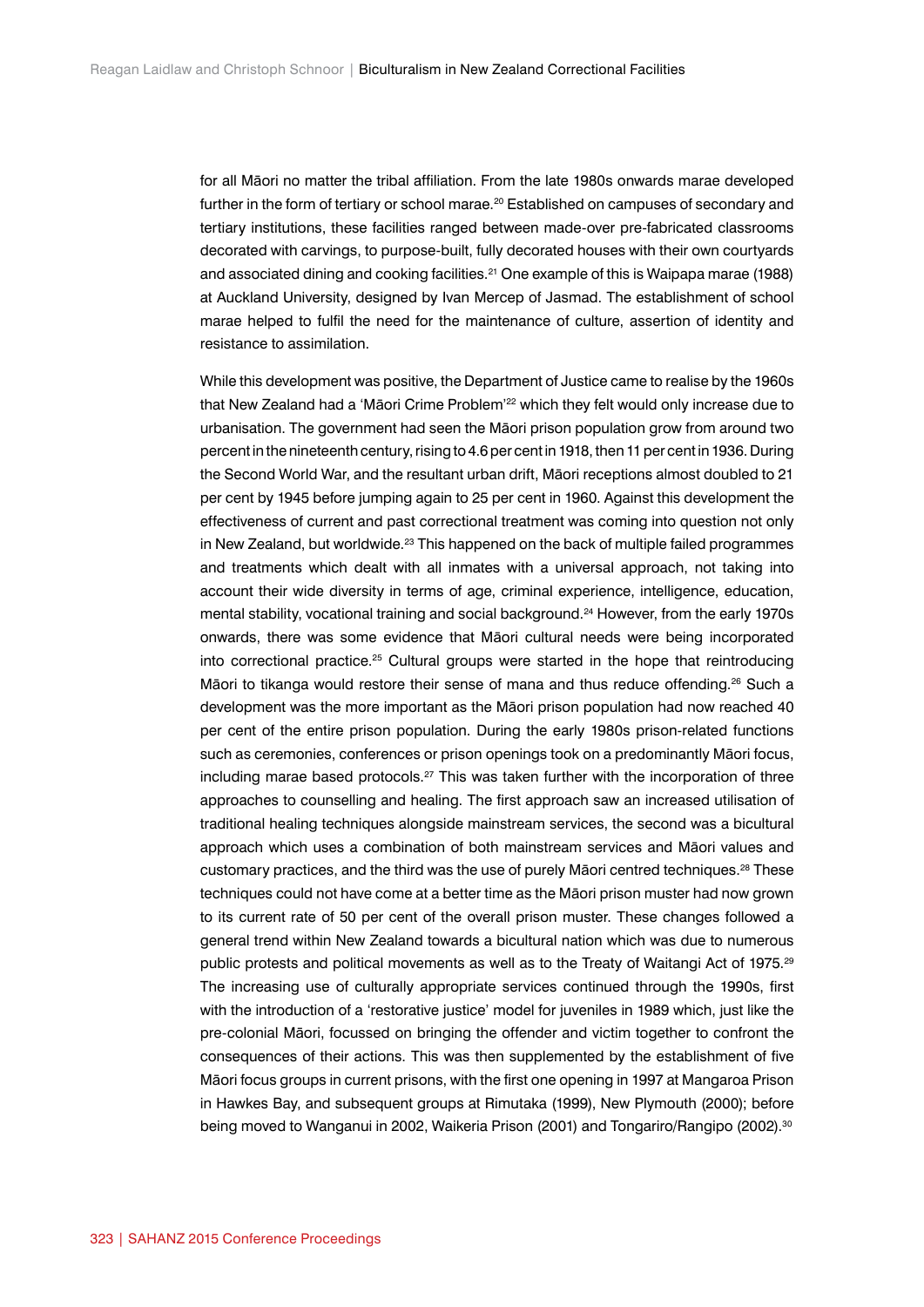

### **Closing the gap**

In 1999 the Labour party won the general election under the banner 'Closing the Gaps', which promised to reduce inequalities between Māori and Pakeha New Zealanders. This was reiterated in their annual report, stating: "All of Corrections mainstream activities have been, or will be, reviewed in terms of their relevance and effectiveness for Māori and Pacific peoples."31 At this time there were plans for the development of three regional prisons, in Northland, Auckland and Otago, with the hopes that by locating inmates near their family and support structures there would be a higher chance of rehabilitation and reintegration on release. These plans were put on hold immediately with Matt Robson, new Minister of Corrections, believing that by giving priority to rehabilitation programs and reducing social inequalities there would be no need for the new facilities.<sup>32</sup> However, this strategy failed, and as predicted when he took office the prison musters grew.33 Hardened public attitudes towards crime, caused by a number of high profiled violent crimes, resulted in the Sentencing Act 2002 and Parole Act 2002 which ultimately increased the likelihood of a prison sentence. With this only going to increase the prison muster further the regional prisons development program was reactivated. The situation here is reminiscent of earlier reform movements in the early 1900s which attempted to deliver a new regime of rehabilitation within the inappropriate Victorian prisons. This reinforces the fact that architecture has an important role to play in supporting the rehabilitation regimes and cultures within prisons, if there is any hope in addressing the growing prison population.

Despite all good intentions of respect and inclusion before, the first example of biculturalism in the design of a New Zealand Correctional Facility came as late as 2005. It is the Northland Region Corrections Facility, otherwise known as Ngawha Prison, designed by the New Zealand office of Stephenson & Turner. The first new facility to be built on a 'greenfield' site, Ngawha Prison was opened in 2005 just outside of Kaikohe, in rural Northland. The location of the prison was specifically chosen so as to locate inmates, who are predominantly Māori (80 per cent of the Ngawha Prison population), close to their families and tribal land so as to assist in their rehabilitation. Before construction could start numerous Hui (discussions) were held with the local iwi Ngati Rangi, who had mana whenua and kaitiaki status (guardianship) over the land, to address any concerns about the prison. Some locals were unhappy with the prison's location on a tapu site, others that the prison was built at all. Not all felt this way, and many supported the construction of the new prison, seeing the potential benefits of the rehabilitation of their people inside, as well as the creation of stable long term jobs within the wider community outside.<sup>34</sup> As a result of successful discussions a Memorandum of Partnership was signed between the Ngati Rangi and the Crown, giving them on-going input into the operation of the facilities through provision of employment, operation of programmes by locals and ongoing cultural support and advice.35 Ngati Rangi, as well as cultural design advisors Mike Barns and Rewi Thompson, had a significant influence on the design of Ngawha Prison ensuring that the scheme was culturally responsive and encouraged rehabilitation through the introduction of Māori spatial and design qualities.

Ngawha Prison is situated on a 190 hectare section of farmland next to the well-known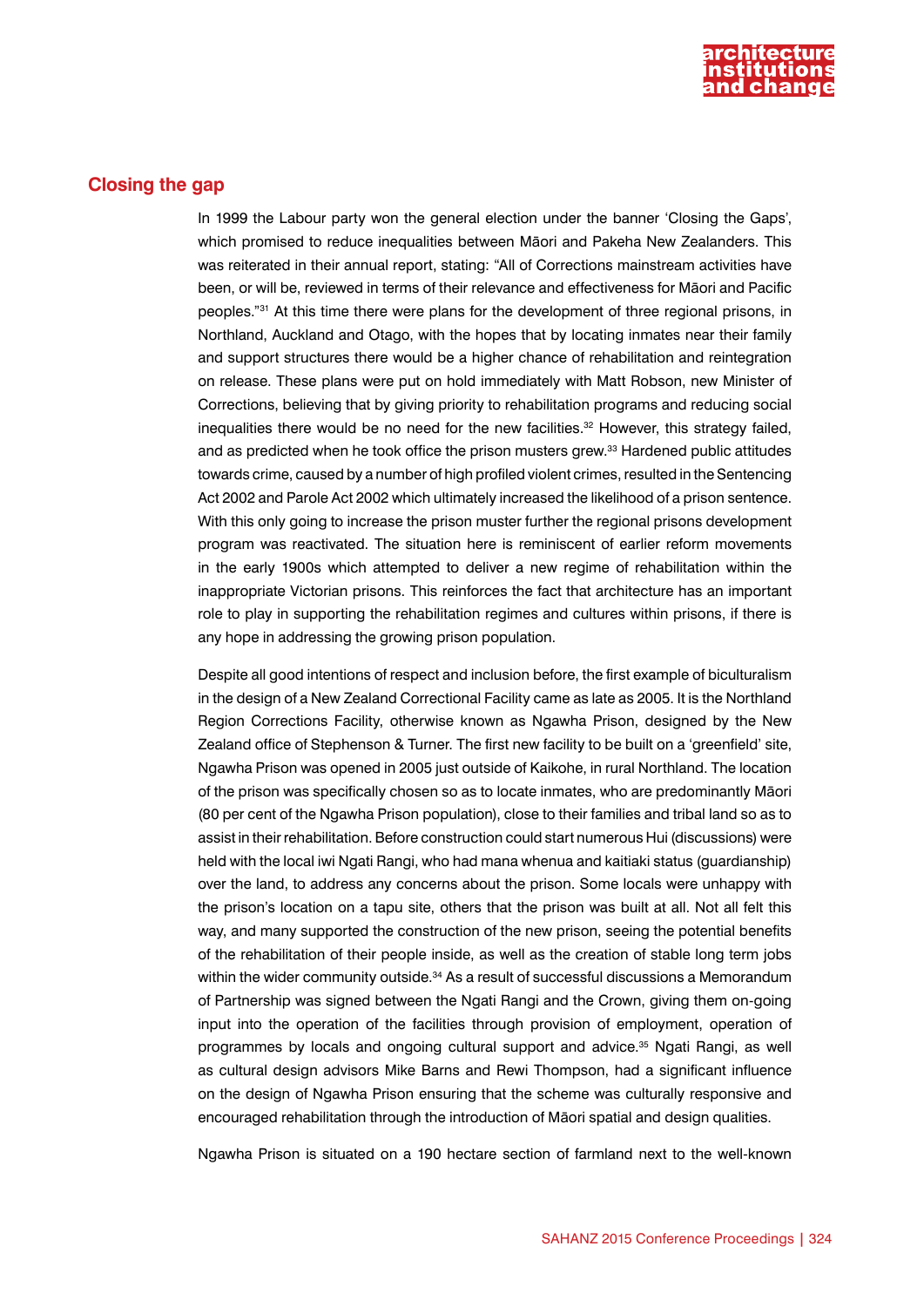Ngawha hot springs. Taking up only 17 hectares of the 190 hectare site, the prison is located in a valley on a terraced site. The most distinctive feature of this landscape is Ngawha stream, which meanders through the middle of the prison's secure area. The Department of Corrections' initial intention was to fill in the stream and level the whole site into "one big flat area", like a traditional prison.<sup>36</sup> This prompted the locals' original protest since it was believed that their tupuna (ancestor), a taniwha, lived in the stream. But a concept design report provided by Mike Barns and Rewi Thompson during the initial design phase prevented the filling in of the stream. In their report, Barns and Thompson emphasised the importance of local land and water forms, suggesting that "any intervention or incisions (ta moko) to the site be minimal".37 This references the importance of whanaungatanga (kinship), in that any earthwork or altering of the landscape should be done with sensitivity and respect so as to not harm the integrity of Papatuanuku. Ngati Rangi supported this approach, which resulted in the retention of the site's sloping terraces and made Ngawha into what is thought to be the first example of a prison anywhere to have a stream running through it. The stream, rather than simply being a natural feature within the prison, kept only out of necessity, became the most important element in both the physical and cultural planning of the site. Thompson refers to the stream as the "spiritual backbone of the prison, which facilitates spiritual connections to the land and enhances the spiritual recovery and rehabilitation of the inmates".38



**Fig. 1** Ariel view of Ngawha Prison emphasising Ngawha stream as the focal point (spine) of the prison. Photograph reproduced with kind permission of Stephenson & Turner.

Barns and Thompson's report also warned against the physical manifestation of enclosure, and the effects such an environment would have on Māori inmates. Thompson reasoned that "even if an inmate's movements are restricted, an outlook to the wider world can engage mental, physical and spiritual recovery".<sup>39</sup> As a result the report suggested that an open plan layout with a village (kāinga) type arrangement of buildings be used. This was aligned with Stephenson & Turner's plan for an open institution based on the worldwide accepted 'campus model' of prisons.40 The resultant layout was a uniquely New Zealand interpretation of the 'campus model' which incorporated the fundamental principles of the marae's spiritual and spatial layout. The traditional spatial layout of a marae is that of the gateway, marae atea (open space in front of the meeting house) and meeting house. This can be seen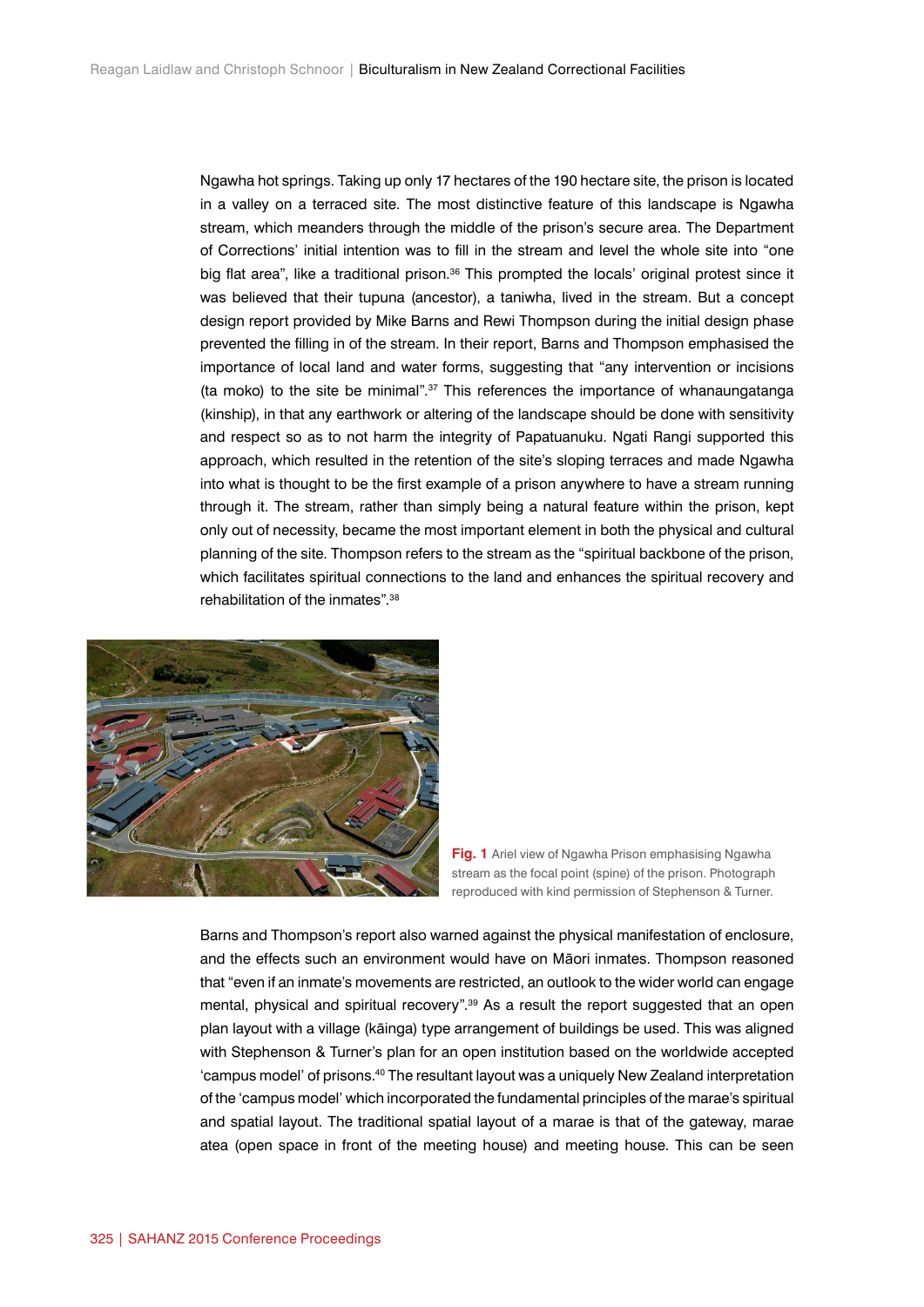

literally translated into the spatial layout of Ngawha Prison through the gatehouse (gateway), a pathway which cuts through the middle of the site creating an open space (atea), and the accommodation blocks (whare) which are scattered around facing towards the open space. The orientation of the prison to the east reinforces its marae influence as this is the predominant orientation of a marae. This then creates an outlook onto the open space, the marae atea, which was seen as a crucial part of the prison's design, creating a connection back to the land which is seen as their ancestor.<sup>41</sup>



**Fig. 2** Buildings facing out onto the atea (open space) and stream. Photograph reproduced with kind permission of Stephenson & Turner.

To maintain this sense of openness Barns and Thompson suggested the perimeter security wall to be a transparent fence, allowing a view through to the outside world. However, due to security concerns, linked to overseas examples where bulldozers had ran through fences, the decision was made to use a concrete wall. And this was not just to prevent inmates from breaking out. Curiously, since the inmates were located near their home and family – likely also located close to where the offences had occurred – there were concerns that people who were affected by the offence would break in to retaliate. Thus the perimeter wall was made equally for the purpose of keeping people out, as for keeping people in.42 This made the elevated site all the more important as it allowed inmates to maintain visual connection over to the surrounding landscape and connect with their specific maunga (mountains), over the top of the wall.

The accommodation blocks at Ngawha were conceived based on the Māori focus units at Mangaroa Prison, in the Hawkes Bay. Even though these units were not purpose-built to support Māori protocols or values (the Department of Justice was unwilling at the time to build new facilities for these initiatives<sup>43</sup>), they had certain design features relevant to Māori. The single level, pre-fabricated units were based on an internally focused courtyard model, which was seen as reflecting a community similar to that of a traditional kāinga (village). It enabled the inmates to see and relate to each other as part of a whole and provided a space in which to engage with each other more readily. This atea-like space emphasised physical activity, through the incorporation of a basketball court, and provided a place to come together for performances like kapa haka, and other such activities. Thompson saw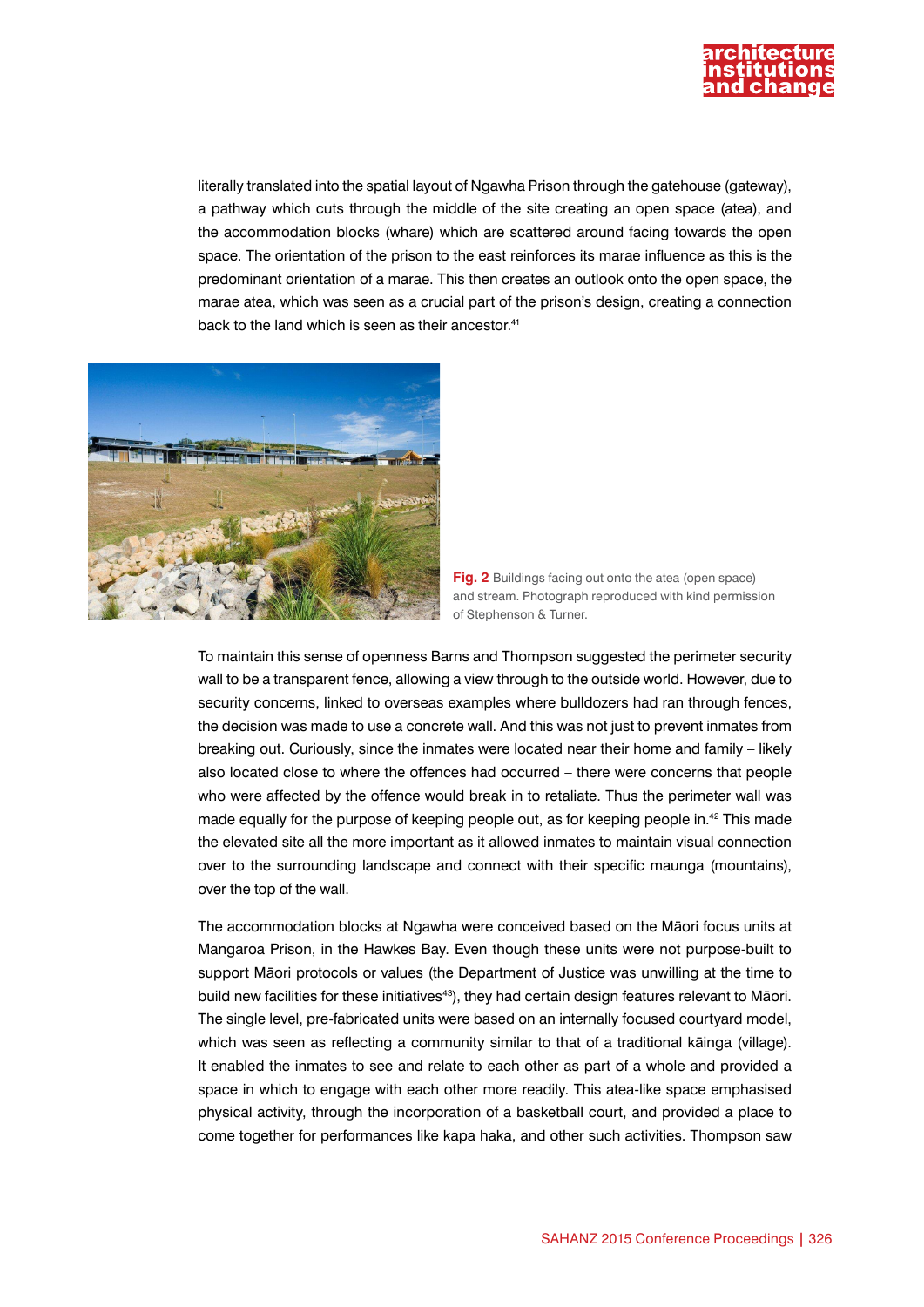this layout as also heavily reflecting the spatial properties of a marae, in that the inmates were able to relate to the idea of open space (courtyard/atea), large veranda (paepae), cell (whare), and the way in which this connected to the wider cultural landscape.

However, the eventual form of the accommodation blocks at Ngawha, reminiscent of handcuffs, did not appeal to Rewi Thompson.<sup>44</sup> An amalgamation of two of the courtyard units discussed above, the Ngawha blocks were clearly influenced by the popular 'new generation' model of accommodation block used worldwide. Commonly, such blocks consisted of two units joined by a connecting building in the form of a 'bow-tie',45 to allow for efficient surveillance and management of the two blocks from one position. This efficiency, primarily in terms of cost, was the main reason for the joining and enclosing of the courtyard blocks with a central management block. Thompson felt that this solution resulted in the removal of a key feature from the Māori focus units, the wire screening on the one side. This allowed inmates to view out into the wider landscape and promoted a sense of openness rather than imprisonment. To ensure that a sense of openness and connection to landscape was maintained the blocks were terraced on the western slope, allowing an inmate within the courtyard to view out over the units and connect to the wider landscape. The perimeter wall, which in traditional prisons reinforces the idea of separation and enclosure, seems to disappear.





Apart from the joining of the two pods this model was similar to that of the Māori focus units with cells wrapping around and facing inwards into a central communal space. The key differences, however, are seen through the opening up of the interior communal space to the sky and surrounding cultural landscape at Ngawha, and the incorporation of a porch to reference and recreate the ancient Māori model of the marae's spatial succession – interior, porch and marae atea. The sequence of spatial arrangements was seen as fundamental in order to relate to the Māori inmates.46 However, Thompson also saw the potential that this sequence of private (interior), semi-private (porch) and public (open space) could relate to other ethnicities as well. He argued that this sequence was a universal model, evident in the architecture of many different ethnicities so thus being appropriate for blocks elsewhere.<sup>47</sup>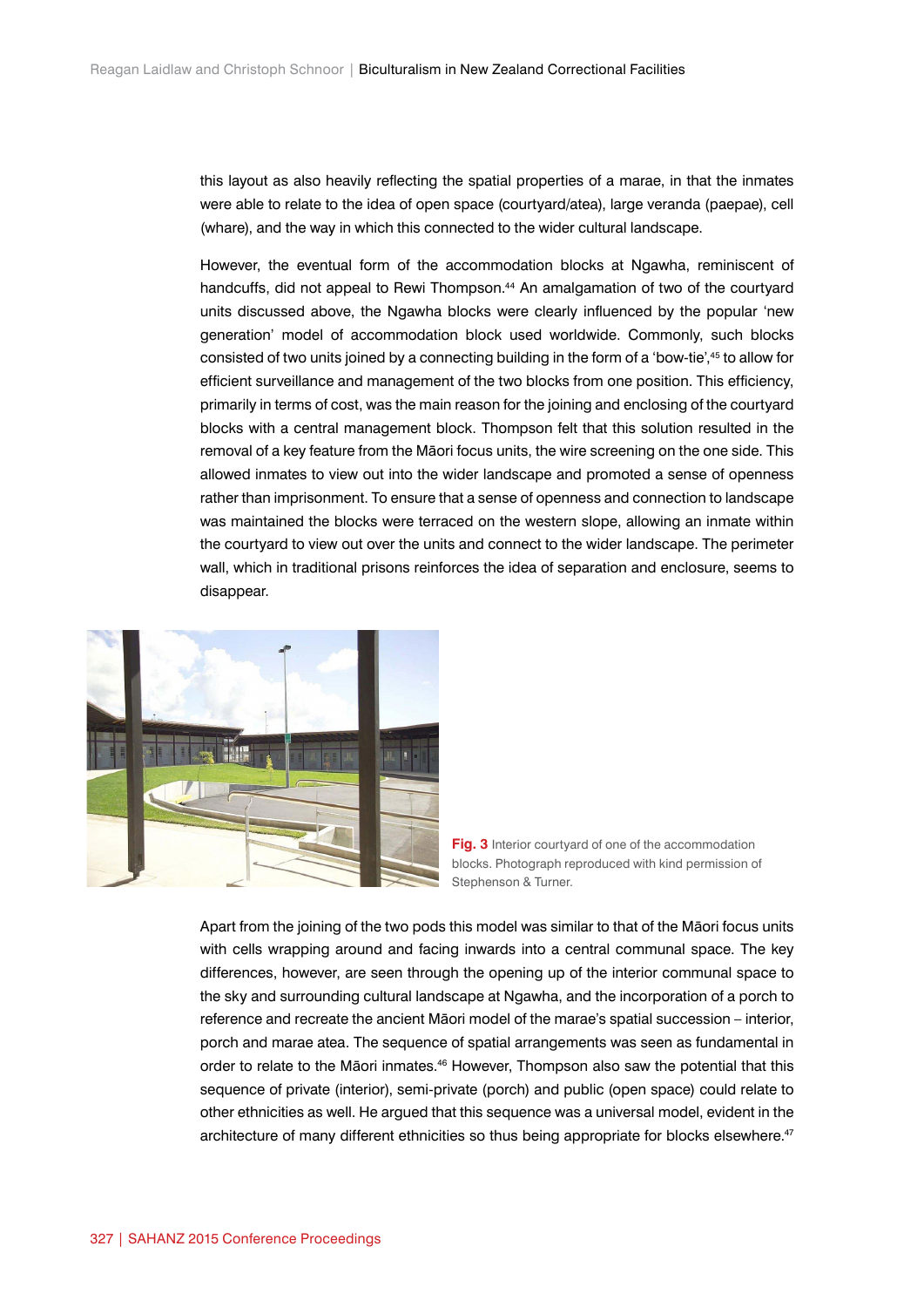

This thought can be seen in the choice to use the same overall layout and accommodation block at Springhill Corrections Facility, built two years later south of Auckland near Huntly. Even though catering for a wider range of demographics, particularly Polynesian, the same design and spatial principles were applied.

The prison incorporates a cultural building or whare hui, which is used not only by community groups but also doubles as a spiritual space for non-denominational gatherings. The building, which essentially performs the function of a marae, cannot be called one. Since it personifies or embodies ancestors, heritage, tradition, values and culture, any placement of a whare nui on a marae within the walls of a prison would essentially mean the imprisonment of ones ancestors and hence would be perceived as a crime. However there is no reason why cultural values and traditions could not be taught there, including traditional Māori whakairo (carving). As a solution to this problem, the whare abides by Māori protocols in its orientation, space and relationship. Traditionally, whare nui were decorated with whakairo (carvings) of their ancestor's stories and journeys, however because this building cannot be classified as an ancestral house the interior was left bare. Instead inmates produced whakairo, paintings and woven tukutuku panels embodying their own personal journeys.





## **Conclusion**

The underlying penal principle of the prison is that of accepting personal responsibility for one's offence and for one's rehabilitation. This is expressed in the built form, first, through providing each occupant with their own internal 'whare' (cell) containing ablutions, where they can develop their own personal sense of rangatiratanga (sovereignty)<sup>48</sup>, and then later in their rehabilitation with the provision of self-care units, which, as Barns and Thompson put it, require the inmates to be their own chiefs.<sup>49</sup> The real success of Ngawha goes further: it lies in the willingness of the Department of Corrections to not only take Māori *tikanga* seriously, but to allow them to become significant design drivers. Through the sensitive adaptation of existing prison models, Ngawha has taken advantage of the incorporation of traditional Māori *tikanga* and spatial principles into its built form in an attempt to rehabilitate the local Māori inmates. Obviously the design process necessitated negotiations and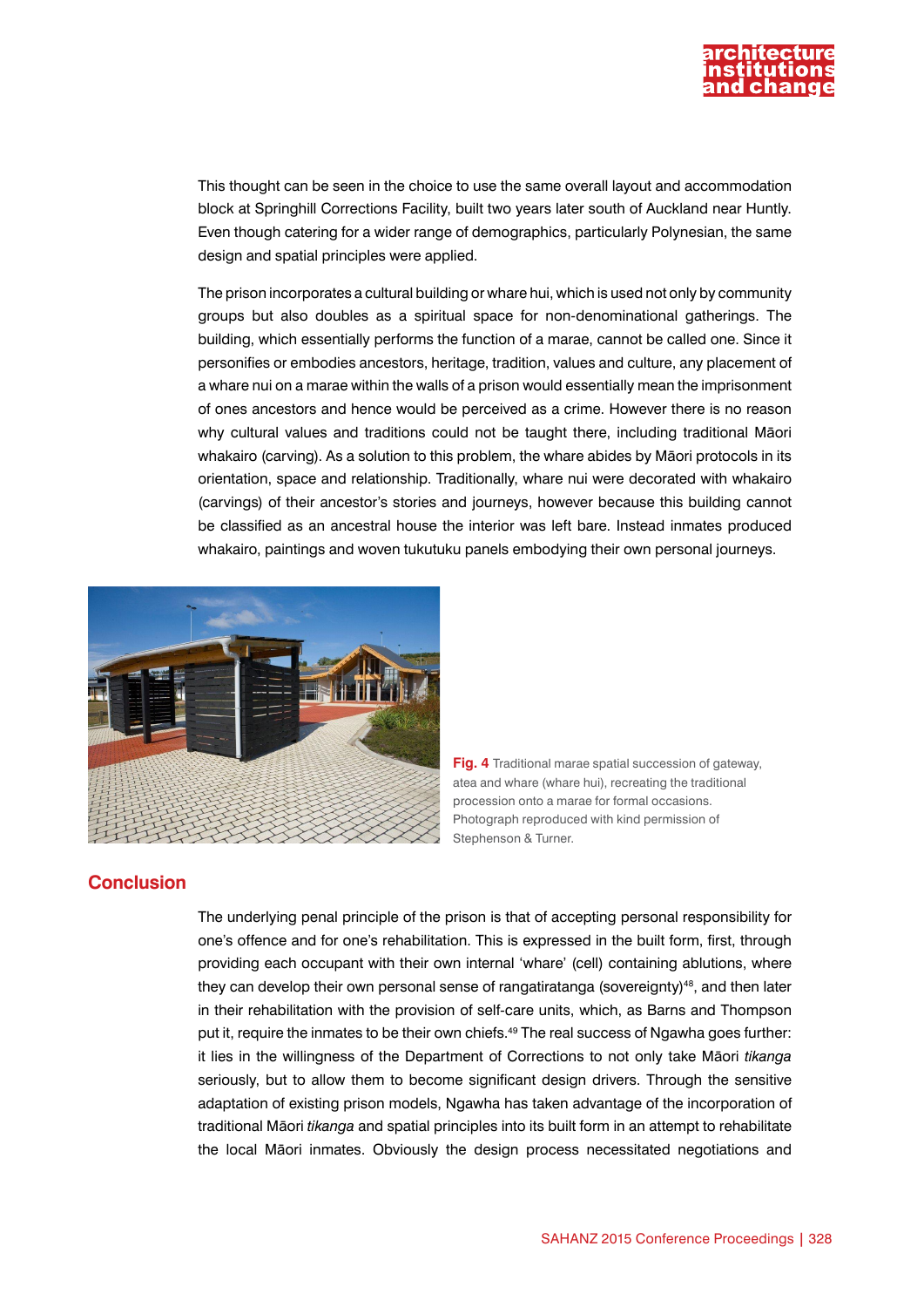compromises on both sides, due to the contrasting nature of both institutions: the marae (openness, freedom, connections to land and family) and the prison (control, surveillance, separation from outside world).

Since the colonisation of New Zealand, Māori have been adversely affected through the loss of land, assimilation techniques from the government, depopulation, and loss of *tikanga* through migration to cities; however the one Māori institution which has managed to survive is the marae. Through successive events, the marae has adapted to the specific needs of its people at the time, all the while retaining a sense of Māori customs and identity against the ongoing pressures from the dominant European society and culture. In every instance it has provided a statement of identity and turangawaewae, or place to stand, where every Māori can feel welcomed and comfortable. And this is evident in its latest adaptation of the marae into correctional facilities. With consideration of specific spatial, cultural and spiritual qualities of the marae, these correctional facilities attempt to reintroduce Māori to tikanga through all aspects of its design and operation in the hope of reintroducing a sense of identity and mana back into the inmates.

- 2 Michael King, *The Penguin History of New Zealand Illustrated* (North Shore, NZ: Penguin, 2007), 45.
- 3 King, *The Penguin History of New Zealand Illustrated*, 69.
- 4 Māori Marsden, "The Natural World and Natural Resources: Maori Value Systems and Perspectives," in *The Woven Universe: Selected Writings of Rev. Māori Marsden*, ed. Te Ahukaramu Charles Royal (Otaki, NZ: The Estate of Rev. Māori Marsden, 2003), 33.
- 5 Nin Tomas and Khylee Quince, "Maori Disputes and their Resolution," in *Dispute Resolution in New Zealand*, ed. Peter Spiller (Auckland, NZ: Oxford University Press, 1998), 4.
- 6 Khylee Quince, "Māori and the Criminal Justice System in New Zealand" (2007), Rethinking Crime and Punishment, www.rethinking.org.nz/assets/Maori%20and%20the%20CJS/Maori%20chapter%2012%20 2007.pdf (accessed December 19, 2014).
- 7 Quince, "Māori and the Criminal Justice System in New Zealand."
- 8 Greg Newbold, *Punishment and Politics: The Maximum Security Prison in New Zealand* (Auckland: Oxford University Press, 1989), 1.

- 10 Greg Newbold, *The Problem of Prisons: Corrections Reform in New Zealand since 1840* (Wellington, NZ: Dunmore, 2007), 27.
- 11 King, *The Penguin History of New Zealand Illustrated*, 133.
- 12 King, *The Penguin History of New Zealand Illustrated*, 147.
- 13 David R. Simmons, *The Māori Meeting House = Te whare runanga* (Auckland, NZ: Reed, 1997), 8.
- 14 Newbold, *Punishment and Politics*, 1.
- 15 King, *The Penguin History of New Zealand Illustrated*, 203.
- 16 Newbold, *The Problem of Prisons*, 36.
- 17 Newbold, *The Problem of Prisons*, 40.
- 18 Mason Durie, *Ngā kāhui pou: Launching* Māori Futures (Wellington, NZ: Huia, 2003), 20.
- 19 Ranginui Walker, "Marae: A Place to Stand," in *Te Ao hurihuri: Aspects of Māoritanga*, ed. Michael King (Auckland, NZ: Reed, 1992), 24.
- 20 Deidre Brown, *Māori Architecture: From Fale to Wharenui and Beyond* (Auckland, NZ: Raupo, 2009), 147.
- 21 Walker, "Marae," 25.
- 22 Newbold, *The Problem of Prisons*, 55.

<sup>1</sup> Te Ahukaramu Charles Royal, "Māori – The Arrival of Europeans," Te Ara – the Encyclopedia of New Zealand, www.teara.govt.nz/en/maori/page-3.

<sup>9</sup> Julie Paama-Pengelly, *Māori Art and Design: Weaving, Painting, Carving and Architecture* (Auckland, NZ: New Holland Publishers, 2010), 80.